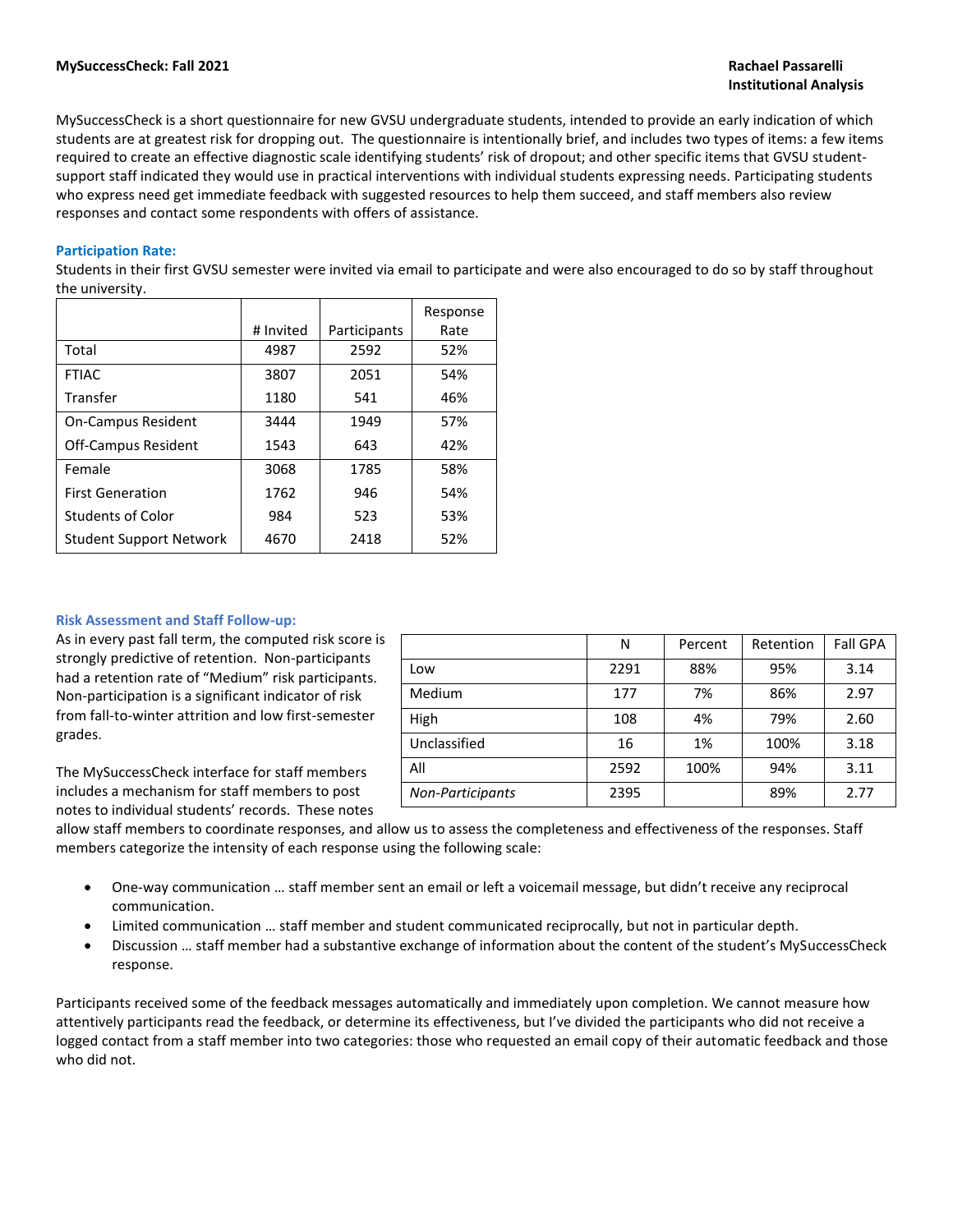Altogether, staff logged 1,282 contacts affecting 937 different participants. Because staff responses are reactive to needs expressed in students' responses, it is not expected that every student would elicit a response. A total of 537 participants chose to receive their feed back by email. Of those, 195 also received a logged contact from a staff member.

|              |            |         | N       | Retention |      |           |        |      |
|--------------|------------|---------|---------|-----------|------|-----------|--------|------|
|              | Discussion | Limited | One-way | Email     | None | Any Staff | Email  | None |
|              |            |         |         | report    |      | Contact   | Report |      |
| Low          | 4          |         | 716     | 329       | 1239 | 93%       | 96%    | 96%  |
| Medium       | 8          |         | 93      | 12        | 62   | 85%       | 92%    | 87%  |
| High         | 31         | 12      | 62      |           | ົ    | 79%       | 100%   | 50%  |
| Unclassified |            |         | 6       |           | 10   | 100%      |        | 100% |
| All          | 43         | 17      | 877     | 342       | 1313 | 91%       | 96%    | 96%  |

## **Survey Item Breakdown:**

**If I need extra help to be successful in my online or in-person coursework, I know where to access GVSU resources for academic support**

|                            |           |         |           |          |                   | Staff Response (row sums to 100%) |         |      |
|----------------------------|-----------|---------|-----------|----------|-------------------|-----------------------------------|---------|------|
|                            | Frequency | Percent | Retention | Fall GPA | <b>Discussion</b> | Limited                           | One-way | None |
| Agree Strongly             | 679       | 26%     | 94%       | 3.07     | 1%                | 0%                                | 31%     | 67%  |
| Agree                      | 1431      | 55%     | 94%       | 3.16     | 1%                | 1%                                | 32%     | 66%  |
| Neither Agree nor Disagree | 251       | 10%     | 94%       | 3.03     | 3%                | 1%                                | 41%     | 55%  |
| <b>Disagree</b>            | 214       | 8%      | 94%       | 3.04     | 4%                | 0%                                | 43%     | 52%  |
| Disagree Strongly          | 10        | 0%      | 100%      | 2.74     |                   |                                   | 70%     | 30%  |
| All                        | 2585      | 100%    | 94%       | 3.11     | 2%                | 1%                                | 34%     | 64%  |

## **I plan to continue at GVSU next year (Fall 2022)**

|                            |           |         |           |                 |                   | Staff Response (row sums to 100%) |         |      |
|----------------------------|-----------|---------|-----------|-----------------|-------------------|-----------------------------------|---------|------|
|                            | Frequency | Percent | Retention | <b>Fall GPA</b> | <b>Discussion</b> | Limited                           | One-way | None |
| Agree Strongly             | 1462      | 57%     | 97%       | 3.12            | 0%                | 0%                                | 30%     | 69%  |
| Agree                      | 882       | 34%     | 92%       | 3.16            | 1%                | 0%                                | 34%     | 65%  |
| Neither Agree nor Disagree | 217       | 8%      | 83%       | 2.93            | 11%               | 3%                                | 56%     | 29%  |
| <b>Disagree</b>            | 20        | 1%      | 85%       | 2.91            | 35%               | 15%                               | 50%     |      |
| Disagree Strongly          | 3         | 0%      | 100%      | 1.91            | 67%               | 33%                               |         |      |
| All                        | 2584      | 100%    | 94%       | 3.11            | 2%                | 1%                                | 34%     | 64%  |

**Significantly related to GPA.**

## **I feel like I belong at GVSU**

|                            |           |         |           |                 |            | Staff Response (row sums to 100%) |         |      |
|----------------------------|-----------|---------|-----------|-----------------|------------|-----------------------------------|---------|------|
|                            | Frequency | Percent | Retention | <b>Fall GPA</b> | Discussion | Limited                           | One-way | None |
| Agree Strongly             | 936       | 36%     | 97%       | 3.11            | 0%         | 0%                                | 29%     | 71%  |
| Agree                      | 1138      | 44%     | 94%       | 3.15            | 1%         | 0%                                | 29%     | 70%  |
| Neither Agree nor Disagree | 434       | 17%     | 88%       | 3.05            | 5%         | 1%                                | 54%     | 40%  |
| <b>Disagree</b>            | 67        | 3%      | 88%       | 2.96            | 10%        | 4%                                | 57%     | 28%  |
| Disagree Strongly          | 10        | 0%      | 90%       | 3.11            | 30%        | 10%                               | 50%     | 10%  |
| All                        | 2585      | 100%    | 94%       | 3.11            | 2%         | 1%                                | 34%     | 64%  |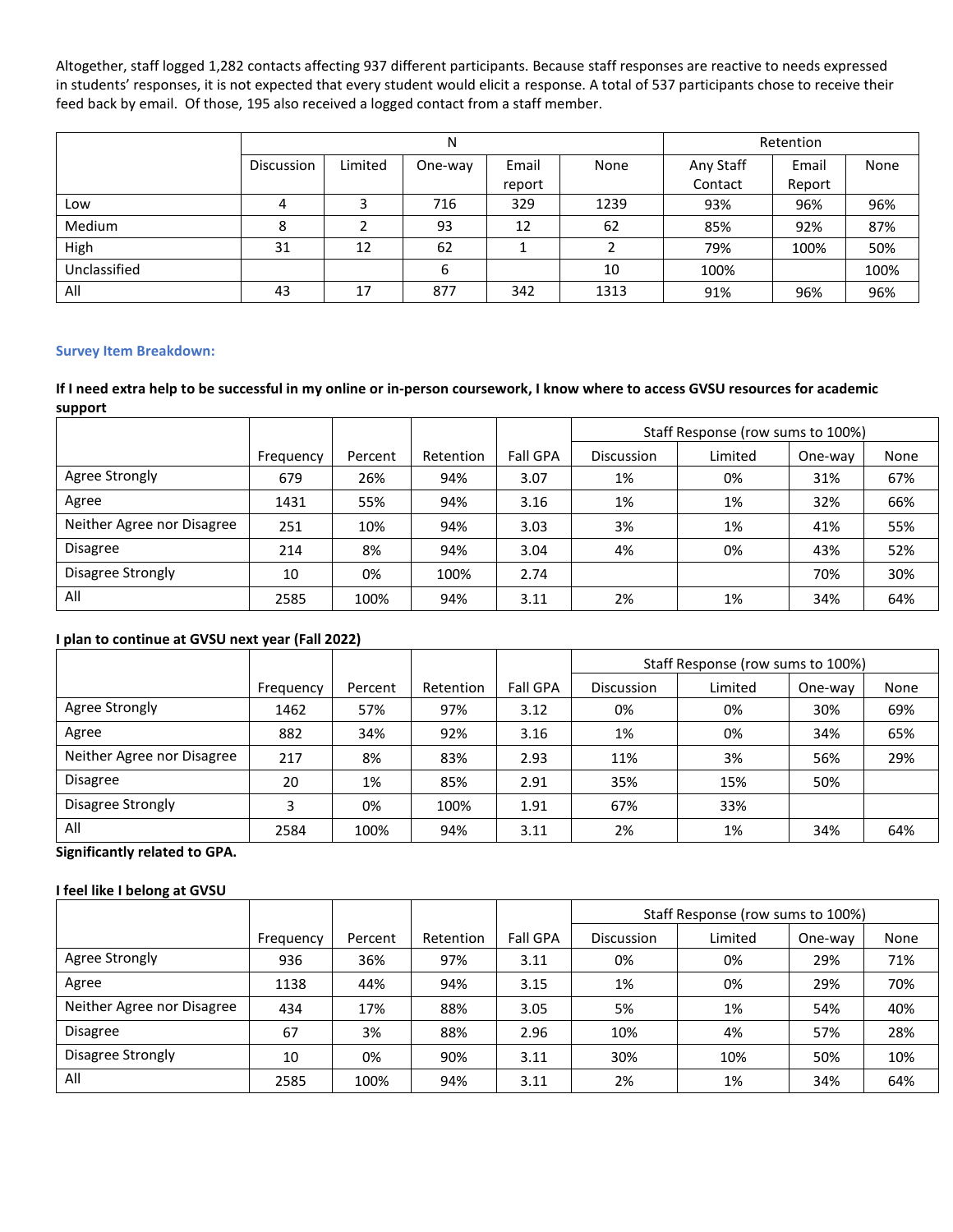|              |           |         |           |          |            | Staff Response (row sums to 100%) |         |      |
|--------------|-----------|---------|-----------|----------|------------|-----------------------------------|---------|------|
|              | Frequency | Percent | Retention | Fall GPA | Discussion | Limited                           | One-way | None |
| None of them | 1959      | 76%     | 95%       | 3.28     | 0%         | 0%                                | 30%     | 69%  |
| One          | 362       | 14%     | 90%       | 2.71     | 3%         | 1%                                | 41%     | 54%  |
| Two          | 164       | 6%      | 87%       | 2.43     | 4%         | 1%                                | 46%     | 49%  |
| $3$ to 5     | 72        | 3%      | 92%       | 2.32     | 14%        | 1%                                | 58%     | 26%  |
| 6 or More    | 12        | 0%      | 75%       | 1.49     | 25%        |                                   | 50%     | 25%  |
| I Don't Know | 15        | 1%      | 80%       | 2.83     | 33%        | 13%                               | 33%     | 20%  |
| All          | 2584      | 100%    | 94%       | 3.11     | 2%         | 1%                                | 34%     | 64%  |

## **For in-person or synchronous classes, how many of your scheduled class sessions have you missed?**

**Significantly related to retention and GPA.**

## **Do you still need to purchase textbooks for any of your classes this semester?**

|     |           |         |           |                 |                   | Staff Response (row sums to 100%) |         |      |
|-----|-----------|---------|-----------|-----------------|-------------------|-----------------------------------|---------|------|
|     | Frequency | Percent | Retention | <b>Fall GPA</b> | <b>Discussion</b> | Limited                           | One-way | None |
| No  | 1981      | 79%     | 95%       | 3.19            | 1%                | 0%                                | 19%     | 80%  |
| Yes | 521       | 21%     | 90%       | 2.83            | 3%                | 2%                                | 95%     |      |
| All | 2502      | 100%    | 94%       | 3.12            | 2%                | 1%                                | 34%     | 63%  |

**Significantly related to retention and GPA.** 

### **Would you like someone from the Disability Support Resources office to contact you to discuss accommodations and resources related to a disability?**

|     |           |         |           |          |                   | Staff Response (row sums to 100%) |         |      |
|-----|-----------|---------|-----------|----------|-------------------|-----------------------------------|---------|------|
|     | Frequency | Percent | Retention | Fall GPA | <b>Discussion</b> | Limited                           | One-way | None |
| No  | 2437      | 97%     | 94%       | 3.12     | 2%                | 1%                                | 32%     | 65%  |
| Yes | 79        | 3%      | 86%       | 2.82     | 4%                |                                   | 96%     |      |
| All | 2516      | 100%    | 94%       | 3.11     | 2%                | 1%                                | 34%     | 63%  |

**Significantly related to retention and GPA.**

## **Are your finances or lack of financial resources limiting or interrupting your access to food (i.e. the ability to prepare nutritious food the need to rely on others to provide food, skipping a meal because of food, or going hungry)?**

|     |           |         |           |                 |                   | Staff Response (row sums to 100%) |         |      |
|-----|-----------|---------|-----------|-----------------|-------------------|-----------------------------------|---------|------|
|     | Frequency | Percent | Retention | <b>Fall GPA</b> | <b>Discussion</b> | Limited                           | One-way | None |
| No  | 2216      | 88%     | 94%       | 3.16            | 1%                | 1%                                | 25%     | 73%  |
| Yes | 316       | 12%     | 91%       | 2.79            | 4%                | 1%                                | 95%     |      |
| All | 2532      | 100%    | 94%       | 3.11            | 2%                | 1%                                | 34%     | 64%  |

**Significantly related to retention and GPA.**